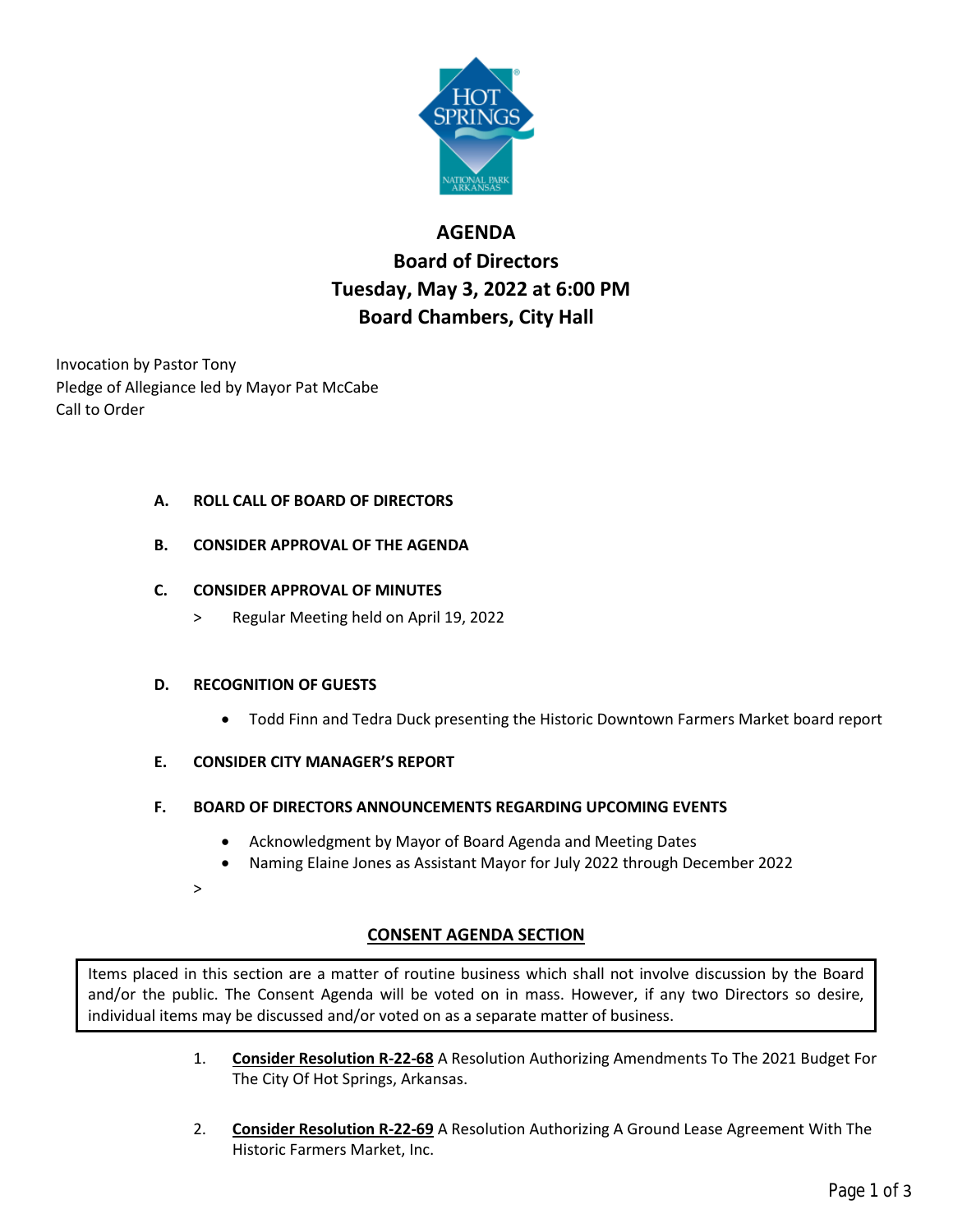- 3. **Consider Resolution R-22-70** A Resolution Repealing Resolution No. 6951 Of 2008 That Created A Green Initiatives Advisory Committee.
- 4. **Consider Resolution R-22-71** A Resolution Approving A Change Order For The Purchase And Installation Of Two (2) Boss Super Duty Snow Plows And Two (2) 6 Cubic Yard Sand Spreaders From Hilbilt Sales Corporation Of Arkansas As Approved by Resolution No. 9989.
- 5. **Consider Resolution R-22-72** A Resolution Authorizing A Ground Lease Agreement With Lakeside School District For The Establishment Of A Telecommunication Site.
- 6. **Consider Resolution R-22-73** A Resolution Approving A Memorandum Of Understanding By And Between The Arkansas Air Coordination Group And Memorial Field Airport.

## **NEW BUSINESS**

- 7. **Consider Resolution R-22-74** A Resolution Authorizing Support For The Arkansas School For Mathematics, Sciences And The Arts (ASMSA).
- 8. **Consider Resolution R-22-75** A Resolution Declaring A Certain Structure Located At 445 Silver Street In The City Of Hot Springs A Public Nuisance And Condemning Such Pursuant To Hot Springs Code §17-1-1, Et Seq.
- 9. **Consider Resolution R-22-76** A Resolution Declaring A Certain Structure Located At 209 Alcorn Street In The City Of Hot Springs A Public Nuisance And Condemning Such Pursuant To Hot Springs Code §17-1-1, Et Seq.
- 10. **Consider Resolution R-22-77** A Resolution Declaring A Certain Structure Located At 631 Fifth Street In The City Of Hot Springs A Public Nuisance And Condemning Such Pursuant To Hot Springs Code §17-1-1, Et Seq.
- 11. **Consider Resolution R-22-78** A Resolution Declaring A Certain Structure Located At 131 Airway Street In The City Of Hot Springs A Public Nuisance And Condemning Such Pursuant To Hot Springs Code §17-1-1, Et Seq.
- 12. **Consider Resolution R-22-79** A Resolution Declaring A Certain Structure Located At 718 Ward Street In The City Of Hot Springs A Public Nuisance And Condemning Such Pursuant To Hot Springs Code §17-1-1, Et Seq.
- 13. **Consider Ordinance O-22-15** An Ordinance Amending The Zoning Map For Three Parcels In The 400 Block Of Leawood Street From R-2 Suburban Residential To M-1 Industrial; Amending The Future Land Use Plan Map From Residential Low To Industrial; And For Other Purposes.
- 14. **Consider Ordinance O-22-16** An Ordinance Amending The Zoning Map For Lot 8 Of Block 2 Of The Murray And O-Brien Subdivision Located At The Corner Of Liberty And Federal Streets From R-4 Medium-High Density Residential To C-2 General Business District; Amending The Future Land Use Plan Map To Commercial Enclave; And For Other Purposes.